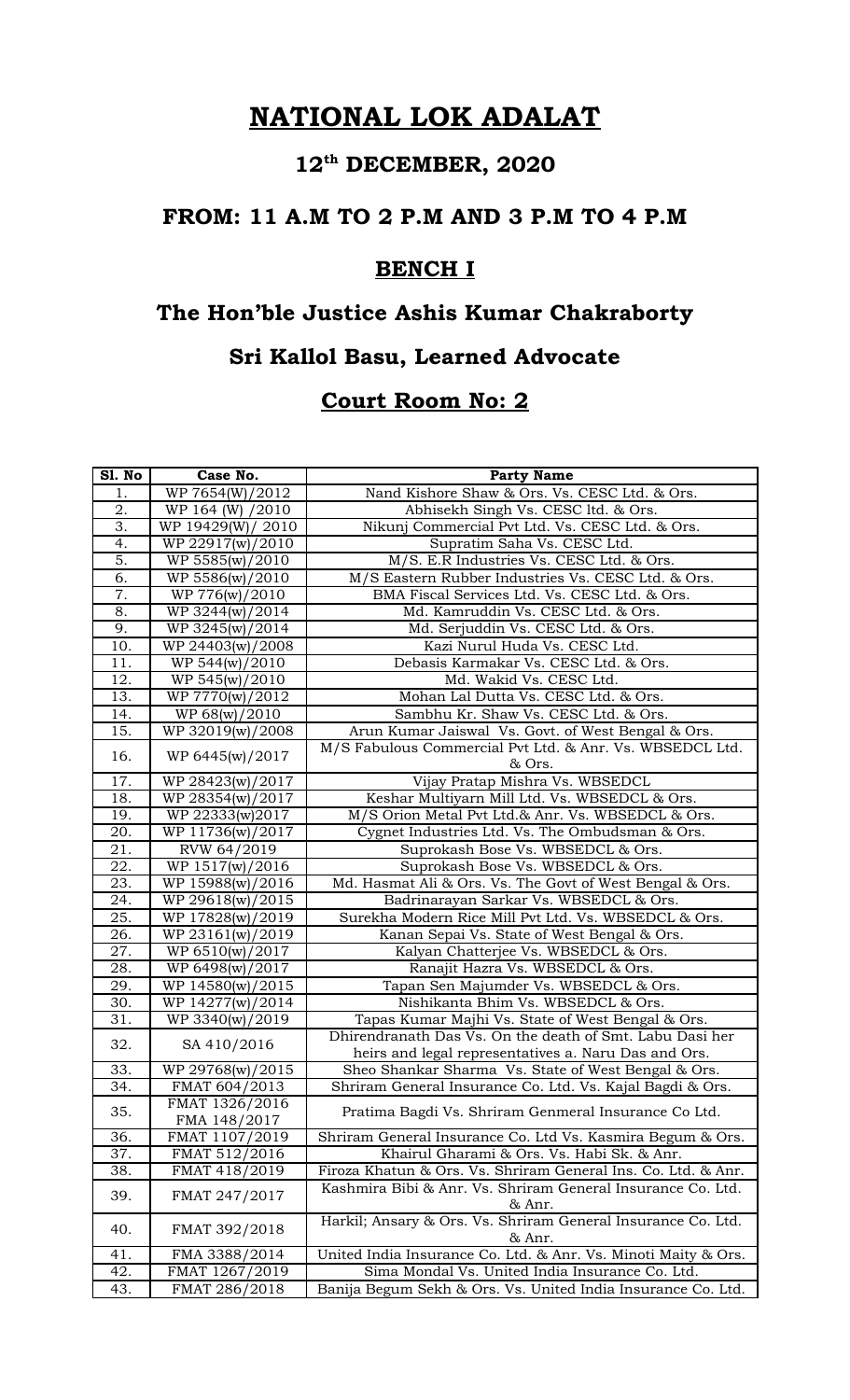| 44. | FMAT 409/2020 | Jaya Ghatak Vs. United India Insurance Co. Ltd.       |
|-----|---------------|-------------------------------------------------------|
| 45. | FMAT 533/2013 | Rinku Majumder Vs. United India Insurance Co. Ltd.    |
| 46. | FMA 1334/2008 | Sunita Das Vs. United India Insurance Co. Ltd.        |
| 47. | FMA 238/2011  | United India Insurance Co. Ltd. Vs. Pradip Roy        |
| 48. | FMA 708/2011  | Pradip Roy Vs. United India Insurance Co. Ltd.        |
| 49. | FMAT 292/2018 | Paramita Bhowmick Vs. United India Insurance Co. Ltd. |
| 50. | FMA 145/2013  | United India Insurance Co. Ltd. Vs. Beli Sekh & Anr.  |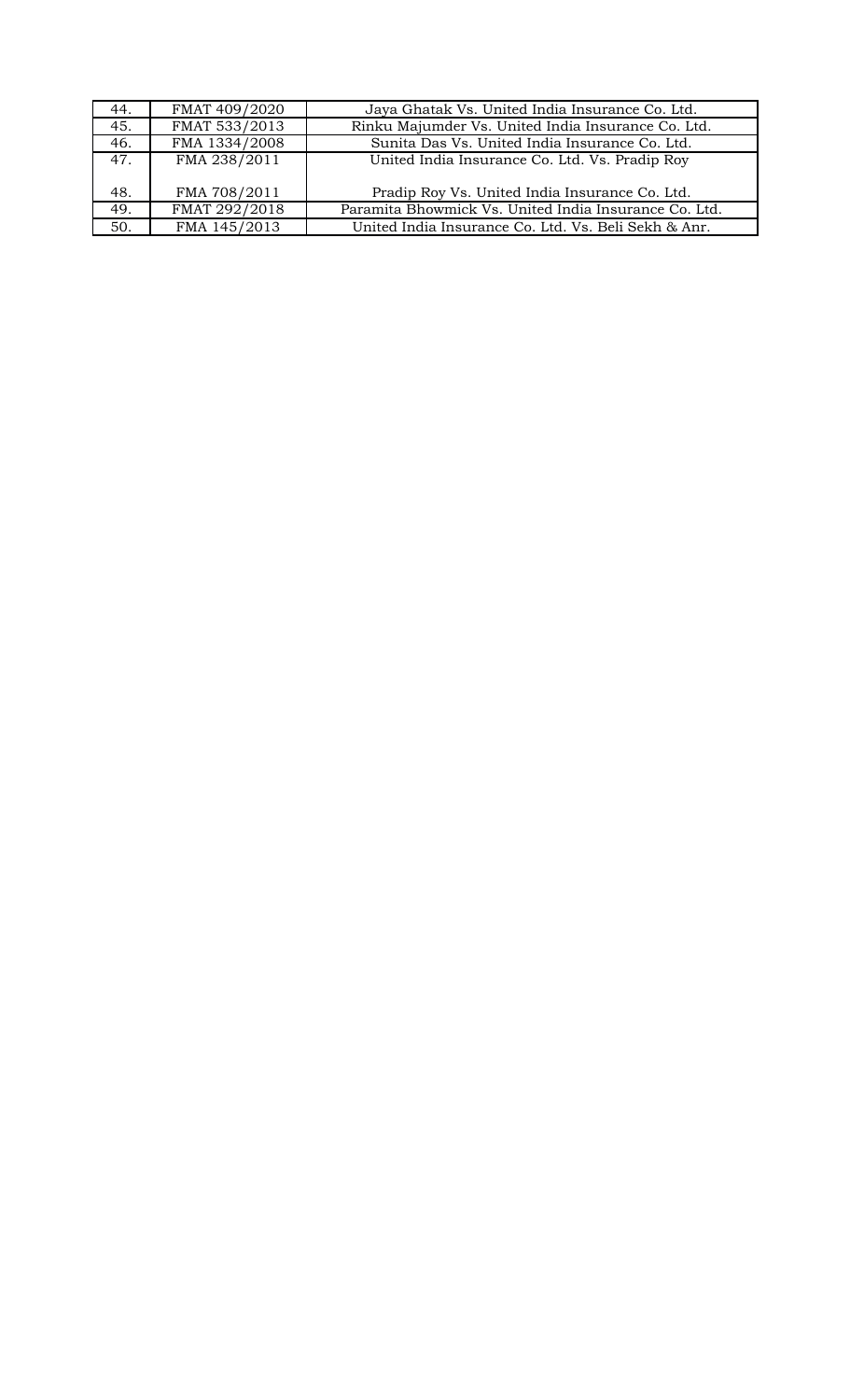# **12th DECEMBER, 2020**

#### **FROM: 11 A.M TO 2 P.M AND 3 P.M TO 4 P.M**

### **BENCH II**

# **The Hon'ble Justice Moushumi Bhattacharya**

### **Smt Chandreyi Alam, Learned Advocate**

| S1.<br>No         | Case No.         | <b>Party Name</b>                                                         |
|-------------------|------------------|---------------------------------------------------------------------------|
| 1.                | WP 3410(W)/ 2020 | Akash Ruia & Anrs -vs- The District Magistrate 24-Parganas<br>South & Ors |
| 2.                | WP 18503(w)/2015 | Bablu Roy & Anr Vs. State of West Bengal & Ors.                           |
| 3.                | WP 24529(w)/2014 | Biplab Das Vs. Reserve Bank of India & Ors.                               |
| 4.                | WP 25114(w)/2012 | Biswajit Das Vs. ICICI Bank & Ors.                                        |
| 5.                | WP 4069(w)/2008  | Dinabandhu Mukherjee Vs. ICICI Bank & Ors                                 |
| 6.                | WP 6142(w)/2008  | Dulal Kundu Vs. State of West Bengal & Ors.                               |
| 7.                | WP 34464(w)/2013 | Sarada Prasad Ray Vs. Authorised Officer, ICICI Bank                      |
| 8.                | CO 4200/2017     | Himadri Kumar Maitra & Anr. Vs. Chandra Kochhar & Ors                     |
| 9.                | CO 4199/2017     | Himadri Kumar Maitra & Anr. Vs. The Manager, ARCIL ARMS<br>Ltd. & Ors.    |
| 10.               | WP 30350(w)/2008 | Jitendra Singh Vs. Union of India & Ors.                                  |
| 11.               | CRR 2615/2009    | Manas Mondal Vs. ICICI Bank                                               |
| 12.               | WP 14023(w)/2011 | Manju Dey Vs. State of West Bengal & Ors.                                 |
| 13.               | FMAT 776/2011    | Manoj Kumar Surolia Vs. ICICI Bank                                        |
| 14.               | FMAT 775/2011    | Manoj Kumar Surolia Vs. ICICI Bank                                        |
| 15.               | WP 11295(w)/2017 | Nepal Chandra Banerjee Vs. The DM, Hooghly & Ors.                         |
| 16.               | WP 12643(w)/2007 | Piyali Mitra Vs. ICICI Bank & Ors.                                        |
| 17.               | WP 927(w)/2020   | Saugata Roy Vs. Authorized Officer, ICICI Bank & Ors.                     |
| 18.               | FMAT 1273/2019   | Pradip Kumar Halder Vs. ICICI Bank                                        |
| 19.               | CO 1855/2015     | Tapan Tanay Halder Vs. ICICI Bank Ltd.                                    |
| 20.               | WP 17308(w)/2014 | Uttam Kumar Giri Vs.Asset Reconstruction Company (India)<br>Ltd.          |
| 21.               | FMAT 294/2020    | National Insurance Vs. Swati Bhattacharjee & Ors.                         |
| 22.               | FMA 354/2019     | National Insurance Vs. Pushpa Kunwar                                      |
| 23.               | FMAT 248/2017    | National Insurance Vs. Malati Bhattcharjee & Ors.                         |
| 24.               | FMAT 1433/2013   | National Insurance Vs. Md. Farid                                          |
| 25.               | FMAT 428/2020    | National Insurance Co. Ltd. Vs. Mila Devi & Ors.                          |
| 26.               | FMA 2693/2014    | National Insurance Co. Ltd. Vs. Kiran Devi Ladha & Anr.                   |
| 27.               | FMA 3604/2016    | National Insurance Co Ltd. Vs. Doly Rajbanshi & Ors.                      |
| 28.               | FMAT 1519/2012   | National Insurance Co. Ltd. & Anr. Vs. Makbul Sk.                         |
| 29.               | FMA 8501/2014    | National Insurance Co. Ltd. Vs. Hira Devi Dutta & Ors.                    |
| 30.               | FMA 986/2012     | National Insurance Co. Ltd. Vs. Anirban Dutta & Anr.                      |
| 31.               | FMAT 479/2020    | National Insurance Co. Ltd. Vs. Rumman Begum                              |
| $\overline{32}$ . | FMAT 999/2014    | Srimati Halder Vs. National Insurance Co. Ltd. & Anr.                     |
| 33.               | FMA 564/2017     | National Insurance Co. Ltd. Vs. Durjodhan Barman                          |
| 34.               | FMAT 422/2020    | National Insurance Co. Ltd. Vs. Sumita Hembram                            |
| 35.               | FMAT 31/2016     | National Insurance Co. Ltd. Vs. Radharani Halder & Ors.                   |
| 36.               | FMAT 1381/2018   | National Insurance Co. Ltd. Vs. Adhir Halder & Anr.                       |
| 37.               | FMA 1842/2014    | National Insurance Co. Ltd. Vs. Kanak Bhattacharyya & Ors.                |
| 38.               | FMA 319/2010     | National Insurance Co. Ltd. Vs. Maya Mondal & Ors.                        |
| 39.               | FMA 2004/2013    | National Insurance Co. Ltd. Vs. Oritri Basu & Ors.                        |
| 40.               | FMA 563/2010     | National Insurance Co. Ltd. Vs. Barnali Majumder & Ors.                   |
| 41.               | FMA 626/2019     | National Insurance Co. Ltd. Vs. Usha Devi & Ors.                          |
| 42.               | FMA 835/2009     | National Insurance Co. Ltd. Vs. Anju Roy & Ors.                           |
| 43.               | FMAT 429/2020    | Archana Mishra & Ors. Vs. Chola MS General Insurance                      |
| 44.               | FMAT 254/2020    | Kajila Bibi Sekh & Ors. Vs. Cholamandalam Insurance Co. Ltd.<br>& Anr.    |
| 45.               | FMAT 573/2012    | Future Generali Insurance Co. Ltd. Vs. Purnima Majumder &                 |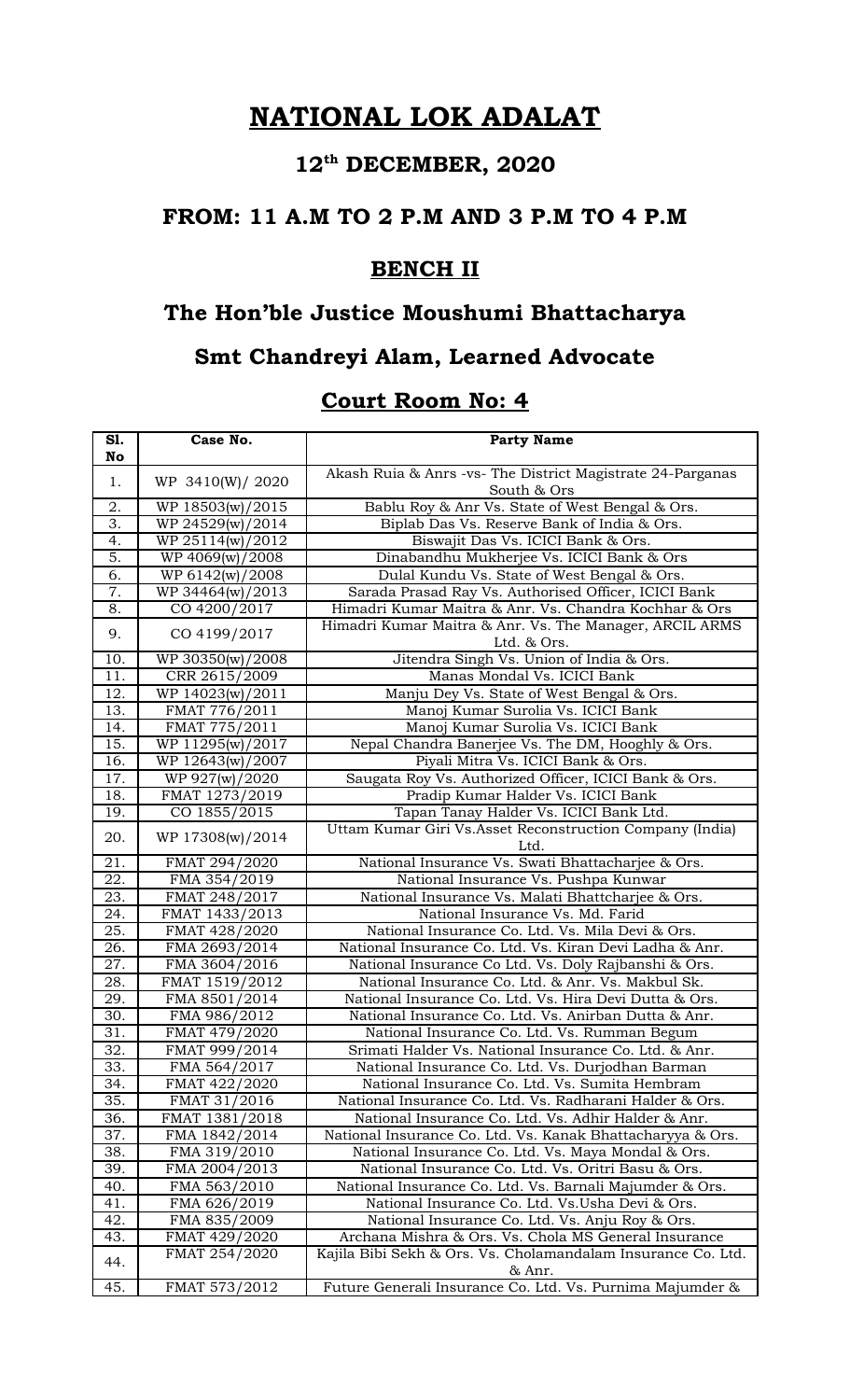|     |                | Ors.                                                       |
|-----|----------------|------------------------------------------------------------|
| 46. | FMAT 1293/2019 | Saila Mondal & Ors. Vs. Liberty Videocon General Insurance |
|     |                | $Co.$ Ltd. $& Anr.$                                        |
| 47. | FMAT 460/2019  | Mina Bhakat & Anr. Vs. IFFCO TOKIO General Insurance &     |
|     |                | Anr.                                                       |
| 48. | FMAT 952/2019  | Minati Santra & Ors. Vs. HDFC ERGO General Insurance Co.   |
|     |                | Ltd. $&$ Anr.                                              |
| 49. | FMAT 583/2019  | Sipra Das @ Sipra Das (Saha) Vs. HDFC ERGO General         |
|     |                | Insurance Co. Ltd. & Anr.                                  |
| 50. | FMAT 24/2018   | Minati Barman Vs. The L & T General Insurance Co. Ltd. &   |
|     |                | Anr.                                                       |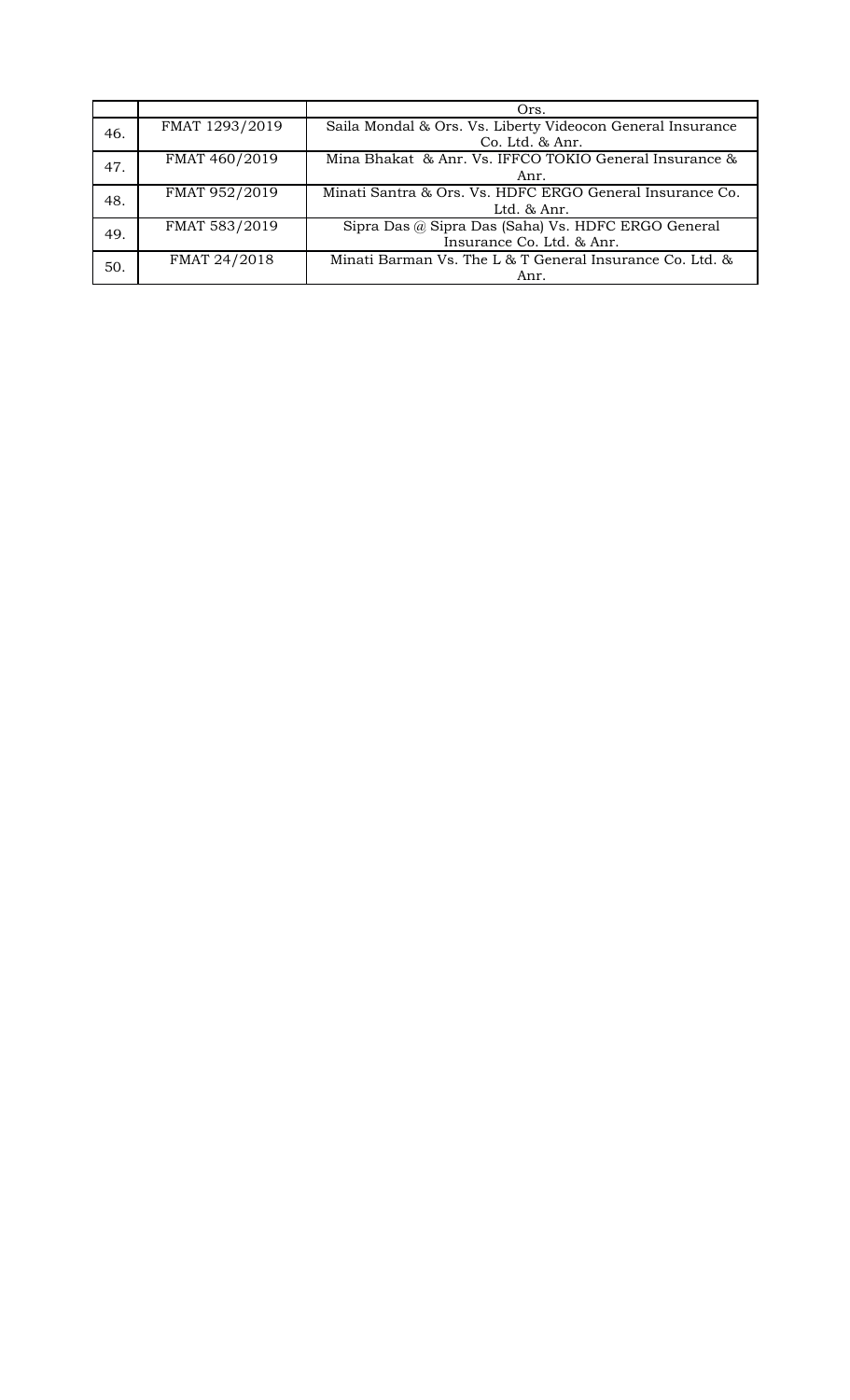# **12th DECEMBER, 2020**

### **FROM: 11 A.M TO 2 P.M AND 3 P.M TO 4 P.M**

#### **BENCH III**

# **The Hon'ble Justice Rajarshi Bharadwaj**

### **Sri Pratik Kumar Bhattacharyya, Learned Advocate**

| Sl. No           | Case No.       | <b>Party Name</b>                                                           |
|------------------|----------------|-----------------------------------------------------------------------------|
| 1.               | FMA 960/2007   | Madhabi Rana & Ors. Vs. Oriental Insurance & Anr.                           |
| $\overline{2}$ . | FMA 1339/2013  | Sudip Dutta & Anr. Oriental Insurance Co. Ltd.                              |
| 3.               | FMA 427/2018   | Biswajit Koyal Vs. Oriental Insurance Co. Ltd. & Anr.                       |
| 4.               | FMAT 1314/2005 | Oriental Insurance Co Ltd. Vs. Budhi Biswas                                 |
| $\overline{5}$ . | FMA 2/2013     | Oriental Insurance Co. Ltd. Vs. Rampada Pramanik                            |
| 6.               | FMA 1338/2017  | Oriental Insurance Co. Ltd. Vs. Dulai Barman & Ors.                         |
| 7.               | FMAT 995/2012  | Oriental Insurance Co. Ltd. Vs. Malati Dolai & Ors.                         |
| $\overline{8}$ . | FMAT 1116/2011 | Oriental Insurance Co. Ltd. Vs. Smt. Sefali Roy                             |
| 9.               | FMA 1222/2007  | Oriental Insurance Co. Ltd. Vs. Altab Molla                                 |
| 10.              | FMAT 279/2013  | Oriental Insurance Co. Ltd. Vs. Ram Kumari Devi                             |
| 11.              | FMA 1434/2009  | Oriental Insurance Co. Ltd. Vs. Byomkesh Bhowmick                           |
| 12.              | FMA 289/2013   | Oriental Insurance Co. Ltd. Vs. Sahajan Khatun                              |
| 13.              | FMAT 1150/2016 | Oriental Insurance Co. Ltd. Vs. Malati Subba                                |
| 14.              | FMA 1226/2013  | Oriental Insurance Co. Ltd. Vs. Radharani Das                               |
| 15.              | FMAT 617/2008  | Oriental Insurance Co. Ltd. Vs. Aspia Bibi & Ors.                           |
| 16.              | FMA 1877/2018  | The Oriental Insurance Co. Ltd. Vs. Sri Byomkesh Bhowmick &                 |
|                  |                | Anr.                                                                        |
| 17.              | FMA 902/2018   | Subhojit Ghosh Vs. The Oriental Insurance Co. Ltd. & Anr.                   |
| 18.              | FMA 690/2008   | Buli Devi Vs. Oriental Insurance Co. Ltd.                                   |
| 19.              | FMAT 465/2017  | Reba Das & Anr. Vs. The Oriental Insurance Co. Ltd.                         |
| 20.              | FMA 3354/2013  | Oriental Insurance Co. Ltd. Vs. Dilip Saha                                  |
| 21.              | FMA 990/2016   | Bajaj Allianz General Insurance Co Ltd. Vs. Rakhi Mitra & Ors.              |
| 22.              | FMAT 941/2019  | Tarapada Bera Vs. Bajaj Allianz General Insurance                           |
| 23.              | FMA 82/2011    | Bajaj Allianz General Insurance Co. Ltd. Vs. Fulmoni Murmu&                 |
|                  | FMAT 1537/2011 | <u>Ors.</u><br>Bajaj Allianz General Insurance Co. Ltd. Vs. Minari Khatun & |
| 24.              |                | Ors.                                                                        |
|                  | FMA 238/2019   | Lalmon Bibi & Ors. Vs. Bajaj Allianz General Insurance Co. Ltd.             |
| 25.              |                | & Anr.                                                                      |
|                  | FMAT 924/2019  | Jyoti Gupta & Ors. Vs. Bajaj Allianz General Insurance Co. Ltd.             |
| 26.              |                | & Anr.                                                                      |
|                  | FMA 1037/2012  | Bajaj Allianz General Insurance Co. Ltd. Vs. Tajkera Bewa &                 |
| 27.              |                | Ors.                                                                        |
|                  | FMA 3348/2013  | Bajaj Allianz General Ins. Co. Ltd. Vs. Hayna Mondal & Ors.                 |
| 28.              |                |                                                                             |
| 29.              | FMA 1900/2014  | Hayna Mondal & Ors. Vs. Bajaj Allianz General Ins. Co. Ltd. &               |
|                  |                | Ors.                                                                        |
| 30.              | FMAT 750/2018  | Ratna Sikdar & Ors. Vs. Bajaj Allianz General Insurance Co.                 |
|                  |                | Ltd.                                                                        |
| 31.              | FMAT 1224/2019 | Kalam Ansari & Ors. Vs. Bajaj Allianze General Ins. Co. Ltd.                |
| 32.              | FMAT 448/2020  | Asman Sk. Vs. Bajaj Allianz General Insurance Co. Ltd.                      |
| 33.              | FMAT 432/2020  | Parul Bera Vs. Bajaj Allianz General Insurance Co. Ltd.                     |
| 34.              | FMA 845/2008   | Bajaj Allianz General Insurance Co. Ltd. Vs. Sonali Sanyal                  |
| 35.              | FMA 22/2018    | Bajaj Allianz General Ins. Co. Ltd. Vs. Shampa Dey & Ors.                   |
| 36.              | COT 41/2012    | Rabinda Mondal Vs. Bajaj Allianz General Insurance Co. Ltd.                 |
|                  |                | & Anr.                                                                      |
| 37.              | FMAT 1015/2017 | Bajaj Allianz General Insurance Co. Ltd. Vs. Rubina Mondal &                |
|                  |                | Ors.                                                                        |
| 38.              | FMA 755/2012   | Bajaj Allianz General Ins. Co. Ltd. Vs. Joydeb Pramanick & Anr.             |
| 39.              | FMAT 337/2018  | Bajaj Allianz General Insurance Co. Ltd. Vs. Soma Bauri & Ors.              |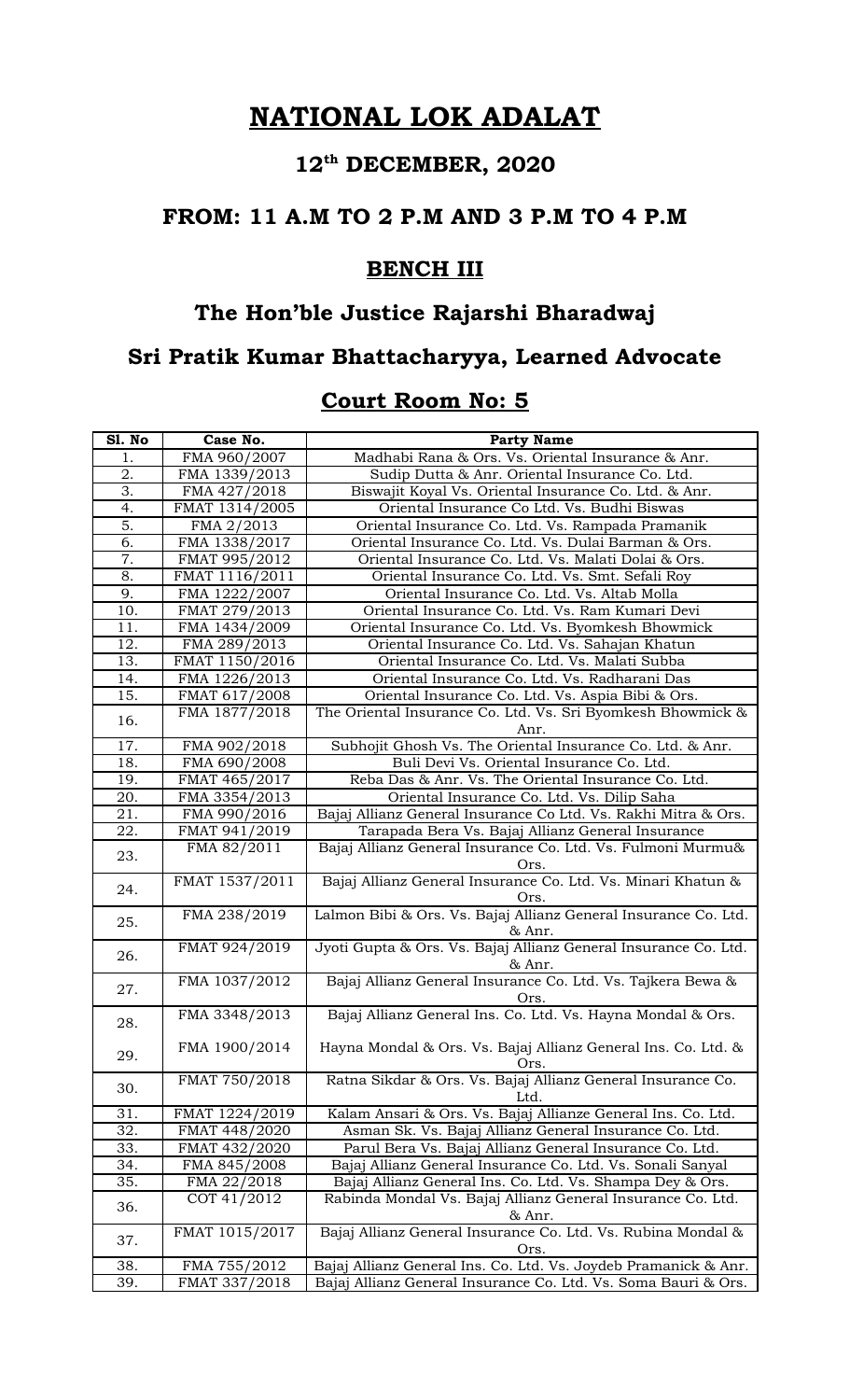| FMA 2629/2016 | ICICI Lombard General Insurance Co. Ltd. Vs. Abhinab Sinha &                                     |
|---------------|--------------------------------------------------------------------------------------------------|
|               | anr.                                                                                             |
| FMA 778/2011  | Atanu Mondal & Anr. Vs. ICICI Lombard General Insurance Co.                                      |
|               | Ltd.                                                                                             |
| FMAT 91/2015  | ICICI Lombard General Insurance Co. Ltd. Vs. Sulekha Saha                                        |
| FMA 1721/2015 |                                                                                                  |
|               | ICICI Lombard General Insurance Co. Ltd. Vs. Mithu Tarafder                                      |
|               | & Anr.                                                                                           |
|               | Menoka Mondal Vs. ICICI Lombard General Insurance Co. Ltd.                                       |
|               | & Anr.                                                                                           |
|               | Maso Barman Vs. ICICI Lombard General Insurance Co. Ltd.                                         |
|               | ICICI Lombard General Insurance Co. Ltd. Vs. Rekha Kalindi &                                     |
|               | Anr.                                                                                             |
|               | ICICI Lombard General Insurance Co. Ltd Vs. Belal Mallick &                                      |
|               | Anr.                                                                                             |
| FMA 247/2019  | ICICI Lombard General Insurance Co. Ltd Vs. Faijulla Laskar &                                    |
|               | Ors.                                                                                             |
| FMA 1404/2011 | ICICI Lombard General Insurance Co. Ltd. Vs. Mukti Ghosh &                                       |
|               | Anr.                                                                                             |
|               | Bajaj Allianz General Insurance Co. Ltd Vs. Jarina Begum &                                       |
|               | Ors.                                                                                             |
| FMAT 449/2020 | Tinku Mondal & Ors. Vs. Bajaj Allianz General Insurance Co.                                      |
|               | Ltd.                                                                                             |
| FMA 1742/2014 | ICICI Lombard General Insurance Co. Ltd Vs. Saptami Roy &                                        |
|               | Ors.                                                                                             |
|               | FMA 58/2016<br>FMA 4627/2016<br>FMAT 1329/2016<br>FMAT 1338/2017<br>FMA 375/2017<br>FMA 978/2012 |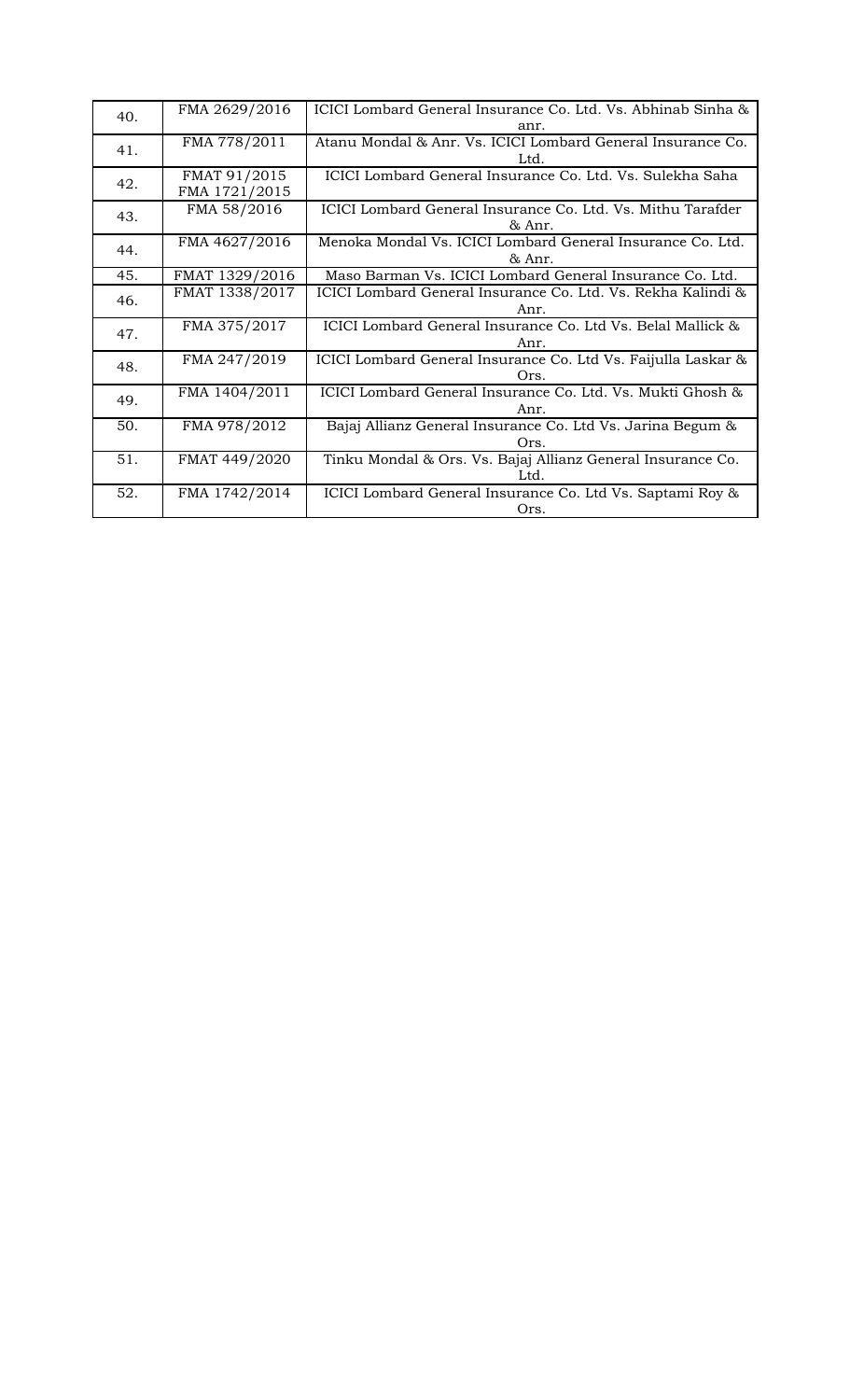# **12th DECEMBER, 2020**

#### **FROM: 11 A.M TO 2 P.M AND 3 P.M TO 4 P.M**

### **BENCH IV**

#### **The Hon'ble Justice Tirthankar Ghosh**

## **Sri Siddhartha Lahiri, Learned Advocate**

| Sl. No            | Case No.                      | <b>Party Name</b>                                                               |
|-------------------|-------------------------------|---------------------------------------------------------------------------------|
| 1.                | FMAT 481/2017                 | Karabi Choudhury & Ors. Vs. Reliance General Insurance                          |
| $\overline{2}$ .  | FMA 2463/2014                 | Reliance General Insurance Vs. Momtaz Begum & Ors.                              |
| 3.                | FMAT 233/2020                 | Sahanari Khatun & Ors. Vs. Reliance General Ins. Co Ltd.                        |
| 4.                | FMAT 1269/2019                | Jayanti Halder & Ors. Vs. Reliance General Insurance                            |
| 5.                | FMA 2214/2018<br>COT 31/2018  | Reliance General Insurance Co. Ltd. Vs. Baliram Roy & Anr.                      |
| 6.                | FMA 734/2015                  | Reliance General Insurance Co. Ltd. Vs. Sk. Ashper Ali                          |
| 7.                | FMAT 492/2018<br>COT 106/2018 | Reliance General Insurance Co. Ltd. Vs. Pratima<br>Bandhyopadhyay & Anr.        |
| 8.                | FMAT 422/2016                 | Gonia Paswan Vs. Reliance General Insurance Co. Ltd.                            |
| $\overline{9}$ .  | FMA 957/2012                  | Ajijul Haque Sekh Vs. Reliance General Insurance Co. Ltd.                       |
| 10.               | FMAT 1483/2013                | Anu Doloi Vs. Reliance General Insurance Co. Ltd.                               |
| 11.               | FMAT 332/2020                 | Sahanari Khatun Vs. Reliance General Insurance Co. Ltd.                         |
| 12.               | FMAT 164/2015                 | Gita Middya Vs. Reliance General Insurance Co. Ltd.                             |
| 13.               | FMAT 727/2015                 | Reliance General Insurance Co. Ltd. Vs. Bhagabati Nath                          |
| 14.               | FMAT 844/2016                 | Suresh Yadav Vs. Reliance General Insurance Co. Ltd.                            |
| $\overline{15}$ . | FMAT 1572/2013                | Ramendra Nath Vs. Reliance General Insurance Co. Ltd.                           |
| 16.               | FMAT 1085/2015                | Nirmal Das & Ors. Vs. Reliance General Insurance Co. Ltd.                       |
| 17.               | FMAT 1071/2018                | Dipika Rai Vs. Reliance General Insurance Co. Ltd.                              |
|                   | FMAT 15/2018                  |                                                                                 |
| 18.               | FMA 1856/2018                 | Saheen Begum Vs. Reliance General Insurance Co. Ltd                             |
| 19.               | FMAT 635/2019                 | Bablu Sardar Vs. Reliance General Insurance Co. Ltd.                            |
| 20.               | FMA 2936/2015                 | Rojina Bibi Vs. Reliance General Insurance Co. Ltd.                             |
|                   | FMAT 1260/2013                | Kuljit Kaur Singh @ Kuljit Kaur & Ors. Vs. Reliance General                     |
| 21.               |                               | Insurance Co. Ltd. & Anr.                                                       |
| 22.               | FMAT 926/2011                 | Parul Bala Ghosh & Anr. Vs. Reliance General Insurance Co.<br>Ltd. & Anr.       |
| 23.               | FMAT 1188/2011                | Salua Mahato & Ors. Vs. Reliance General Insurance Co. Ltd. &<br>Anr.           |
| 24.               | FMAT 522/2013                 | Jahara Khatun & Ors. Vs. Reliance General Insurance Co. Ltd.<br>& Anr.          |
| 25.               | FMAT 1456/2012                | Sefalika Sarkar & Ors. Vs. Reliance General Insurance Co. Ltd.<br>& Anr.        |
| 26.               | FMAT 1380/2013                | Shyamali Barman & Ors. Vs. Reliance General Insurance Co.<br>Ltd. & Anr.        |
| 27.               | FMA 896/2011                  | Biswajit Ghosh Vs. Reliance General Insurance Co. Ltd. & Anr.                   |
| 28.               | FMA 311/2012                  | Rejina Khatun & Ors. Vs. Reliance General Insurance Co. Ltd.<br>& Anr.          |
| 29.               | FMA 659/2016                  | Suchitra Sakharu @ Sakhari Vs. Reliance General Insurance<br>Co. Ltd. & Anr.    |
| 30.               | FMAT 401/2019                 | Reliance General Insurance Co. Ltd. Vs. Safikul Alam & Anr.                     |
| 31.               | FMAT 1295/2019                | Abdul Rahaman @ Rehman Mondal Vs. Reliance General<br>Insurance Co. Ltd. & Anr. |
| 32.               | FMA 697/2012<br>CAN 6386/2012 | Reliance General Insurance Co. Ltd. Vs. Kalpana Mondal                          |
|                   | FMAT 1049/2014                | Reliance General Insurance Co. Ltd. Vs. Nurul Amin @ Nurul                      |
| 33.               | CAN 3214/2015                 | Amin Sk.                                                                        |
| 34.               | FMAT 1401/2015                | Chandan Thakur Vs. Reliance General Insurance Co. Ltd.                          |
| 35.               | FMA 2464/2012                 | Abdul Hamid @ Md. Abdul Hamid Vs. Reliance General<br>Insurance Co. Ltd.        |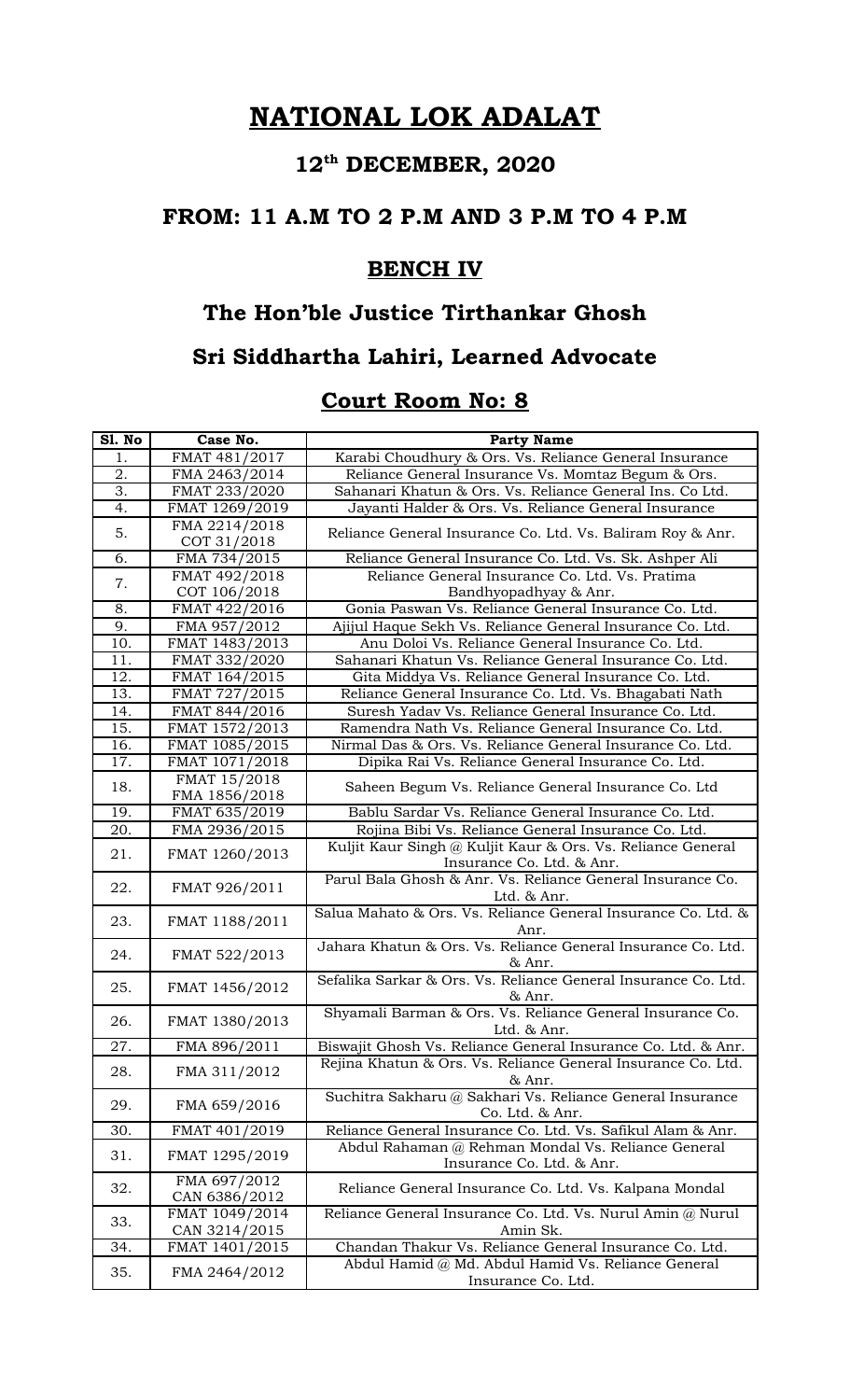| 36. | FMAT 442/2020   | Anita De @ Anita Dey Vs. Reliance General Insurance Co. Ltd.                         |
|-----|-----------------|--------------------------------------------------------------------------------------|
| 37. | FMAT 585/2014   | Reliance General Insurance Co. Ltd. Vs. Abu Toraf                                    |
| 38. | FMAT 1149/2018  | Asha Devi Vs. Reliance General Insurance Co. Ltd.                                    |
| 39. | FMA 1156/2013   | Md. Abdul Washid @ Md. Abdul Wahid Vs. Reliance General<br>Insurance Co. Ltd. & Anr. |
| 40. | FMA 1831/2018   | Reliance General Insurance Co. Ltd. & Anr. Vs. Bhaktipada Das<br>@ Bhakti Das & Anr. |
| 41. | FMA 2549/2015   | Reliance General Insurance Co. Ltd. & Anr. Vs. Kakali Mistry &<br>Ors.               |
| 42. | FMAT 983/2015   | Manjuhara Bibi Mir & Ors. Vs. Rafukul Alam Sk. & Anr.                                |
| 43. | FMAT 1274/2013  | Jaba Giri & Ors. Vs. Reliance General Ins. Co. Ltd. & Anr.                           |
| 44. | FMA 25/2015     | Palash Majhi Vs. Reliance General Insurance Co. Ltd. & Anr.                          |
| 45. | FMAT 290/2015   | Reliance General Insurance Co. Ltd. Vs. Subrata Ghosh & Anr.                         |
| 46. | FMA 3857/2016   | Reliance General Ins. Co. Ltd. Vs. Manju Rani Dutta & Ors.                           |
| 47. | FMA 2059/2014   | Reliance General Insurance Co. Ltd. Vs. Shobha Sahani & Anr.                         |
| 48. | FMA 482/2018    | Reliance General Insurance Co. Ltd. Vs. Laxmi Devi @ Lachmi<br>Devi & Ors.           |
| 49. | FMA 2401/2014   | Reliance General Insurance Co. Ltd. Vs. Sikha Patra & Ors.                           |
| 50. | FMA 2222/2015   | New India Assurance Co. Ltd. Vs. Delwara Sekh & Ors.                                 |
| 51. | WP 4008(w)/2018 | Sanjukta Nayak @ Sanjukta Nahak Vs. The Eastern Coal Field<br>Limited                |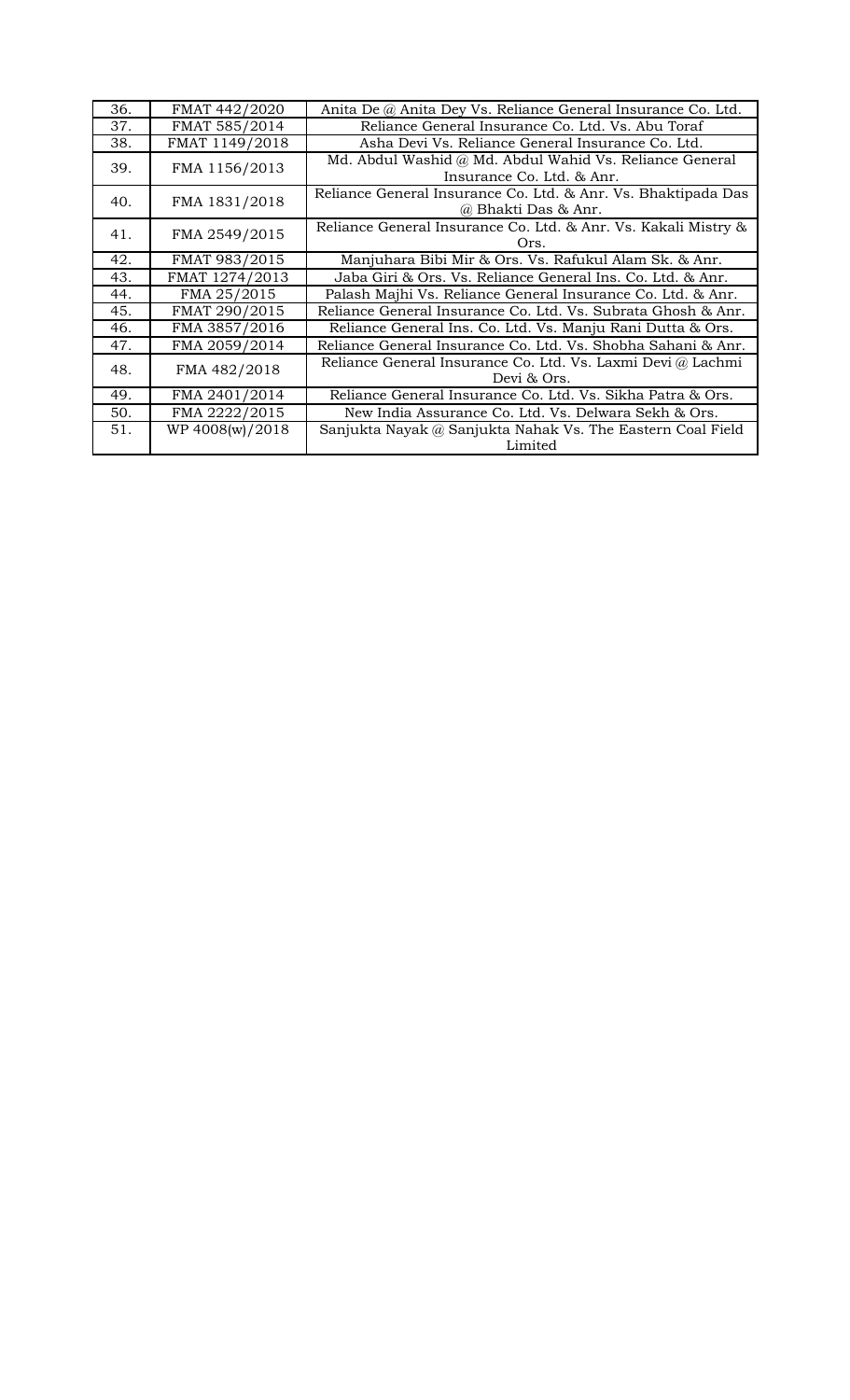# **12th DECEMBER, 2020**

#### **FROM: 11 A.M TO 2 P.M AND 3 P.M TO 4 P.M**

#### **BENCH V**

# **The Hon'ble Justice Hiranmay Bhattacharyya**

### **Sri Nayan Chand Bihani, Learned Advocate**

| <b>S1. No</b>     | Case No.       | <b>Party Name</b>                                             |
|-------------------|----------------|---------------------------------------------------------------|
| 1.                | FMAT 3/2017    | Nishat Ara Vs. New India Assurance                            |
| 2.                | FMAT 324/2019  | Minu Paul Vs. New India Assurance                             |
| 3.                | FMA 767/2011   | Sikha Debi Vs. New India Assurance                            |
| 4.                | FMA 2703/2016  | Samsul Haque Vs. New India Assurance                          |
| 5.                | FMAT 882/2017  | Babli Devi Singh Vs. New India Assurance                      |
| 6.                | FMAT 650/2019  | Sayera & Ors. Vs. New India Assurance                         |
| 7.                | FMAT 1297/2019 | Jalekha Bibi Vs. New India Assurance                          |
| 8.                | FMA 1242/2011  | Sunita Shaw & Ors. Vs. Biswapati Roy & New India Assurance    |
| 9.                | FMA 1502/2017  | Aloke Datta & Ors. Vs. New India Assurance Co. Ltd. & Anr.    |
| 10.               | FMA 223/2010   | Sk. Sahajadi & Ors. Vs. New India Assurance                   |
| 11.               | FMA 46/2012    | New India Assurance Vs. Kadambala Mondal & Ors.               |
| 12.               | FMAT 1324/2016 | Ajmira Khatoon & Ors. Vs. New India Assurance                 |
| 13.               | FMAT 1462/2012 | Ranjit Sarkar & Anr. Vs. New India Assurance                  |
| 14.               | FMAT 344/2008  | Namita Ghosh & Ors. Vs. New India Assurance                   |
| 15.               | FMAT 65/2018   | Radharani Maity & Ors. New India Assurance                    |
| 16.               | FMAT 82/2013   | Megh Bala Singh & Anr. Vs. New India Assurance & Ors.         |
| 17.               | FMAT 1293/2011 | Rita Bhunia & Ors. Vs. New India Assurance & Ors.             |
| 18.               | FMAT 1845/2006 | Kanan Sharma & Ors. Vs. New India Assurance & Ors.            |
| 19.               | FMAT 1097/2017 | Samsunihar Ansari & Ors. Vs. New India Assurance Co. Ltd.     |
| 20.               | FMAT 134/2020  | Saraswati Agarwal & Ors. Vs. New India Assurance              |
| 21.               | FMAT 437/2020  | Shibsankar Bhattacharya & Ors. Vs. New India Assurance        |
| 22.               | FMAT 478/2019  | Priya Biswas & Ors. Vs. New India Assurance                   |
| 23.               | FMAT 80/2020   | Riya Bairagi & Ors. Vs. New India Assurance                   |
| 24.               | FMAT 867/2018  | New India Assurance Vs. Rejina Bibi & Ors.                    |
| 25.               | FMAT 256/2018  | Mamata Ghosh & Ors. Vs. New India Assurance                   |
| 26.               | FMA 2172/2015  | Arati Sikder & Ors. Vs. New India Assurance                   |
| 27.               | FMAT 55/2020   | Sarama Bera & Ors. Vs. New India Assurance                    |
| 28.               | FMAT 737/2008  | Nitu Sarkar & Ors. Vs. New India Assurance                    |
|                   |                | Arjina Begum Vs. i) New India Assurance Co. Ltd. ii) Oriental |
| 29.               | FMA 993/2004   | Insurance Co. Ltd.                                            |
| 30.               | FMA 240/2008   | Anjali Mishra & Ors. Vs. New India Assurance Co. Ltd. & Anr.  |
| 31.               | FMAT 1208/2012 | Anarkali Begum & Ors. Vs. New India Assurance & Anr.          |
| 32.               | FMA 752/2013   | Sk. Sahauddin Vs. New India Assurance & Anr.                  |
| 33.               | FMAT 675/2008  | Samsuddin Molla & Anr. Vs. New India Assurance & Anr.         |
| 34.               | FMAT 1408/2013 | Saraswati Kalindi & Ors. Vs. New India Assurance & Anr.       |
| $\overline{35}$ . | FMAT 1206/2010 | Sushila Devi Vs. New India Assurance                          |
|                   |                | Madan Mohan Sadhukhan & Ors. Vs. New India Assurance &        |
| 36.               | FMAT 240/2019  | ors.                                                          |
| 37.               | FMAT 52/2012   | Sakhirun Bewa & Ors. Vs. New India Assurance & Anr.           |
| 38.               | FMAT 2817/2007 | Shibani Dolui & Anr. Vs. New India Assurance & Anr.           |
| 39.               | FMAT 1347/2012 | Indrani Das & Ors. Vs. New India Assurance & Anr.             |
| 40.               | FMA 785/2011   | Md. Abdul Sahid Vs. New India Assurance & Anr.                |
| 41.               | FMA 436/2011   | Jakera Bibi & Ors. Vs. New India Assurance Co. Ltd. & Anr.    |
| 42.               | FMAT 346/2016  | Bablu Mondal Vs. New India Assurance Co. Ltd. & Anr.          |
|                   | FMA 855/2019   |                                                               |
| 43.               | COT 67/2019    | New India Assurance Vs. Md. Badruddin Ali & Ors.              |
|                   | FMA 4670/2015  |                                                               |
| 44.               | COT 22/2011    | New India Assurance Co. Ltd. Vs. Shakti Pramanik              |
|                   |                | Bedana Roy Mondal & Ors. Vs. New India Assurance Co. Ltd. &   |
| 45.               | FMAT 252/2020  | Anr.                                                          |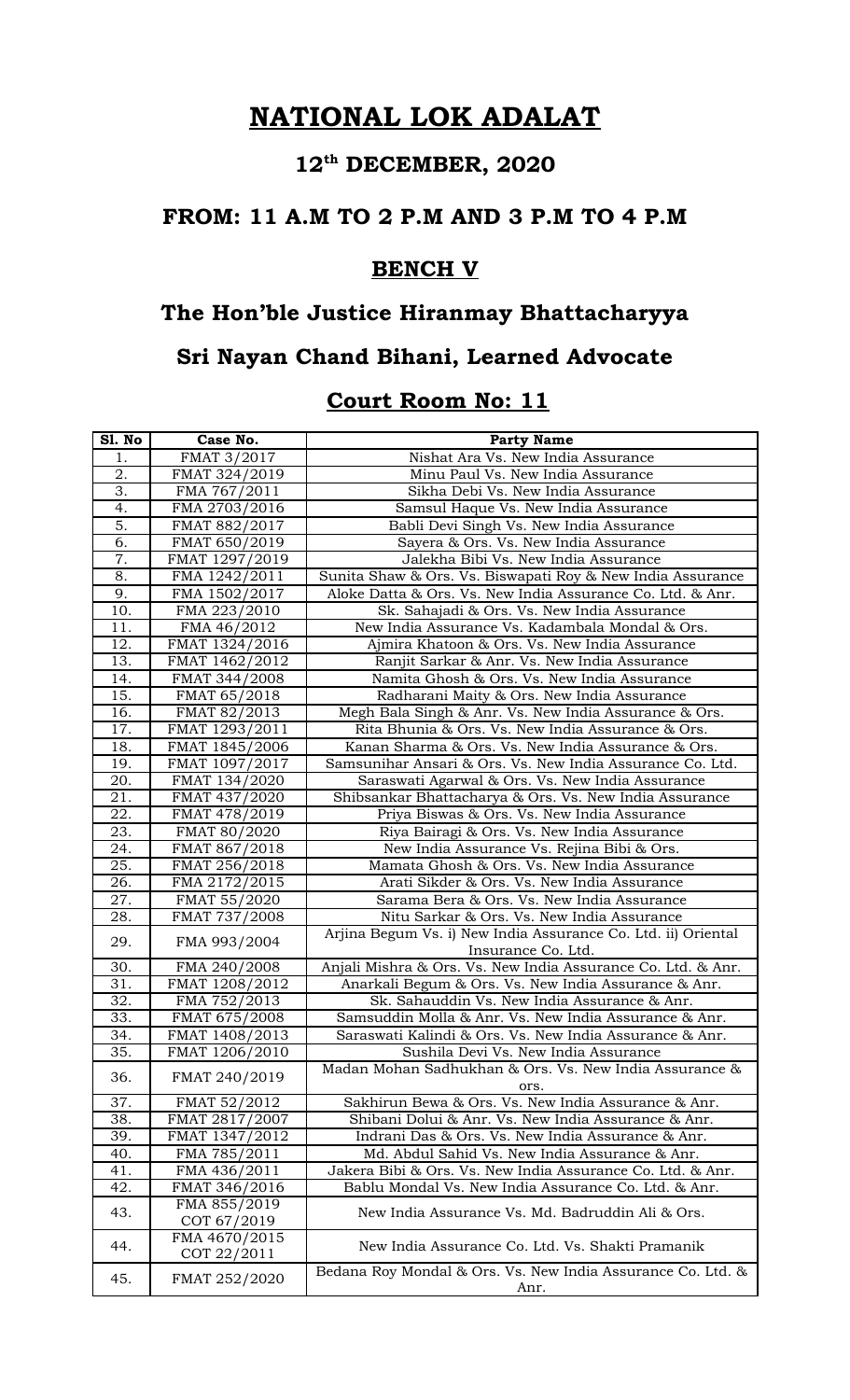| 46. | FMAT 716/2018 | Kartick Ghosh & Anr. Vs. New India Assurance Co. Ltd. & Anr.       |
|-----|---------------|--------------------------------------------------------------------|
| 47. | FMAT 588/2019 | Kakuli Biswas & Ors. Vs. New India Assurance Co. Ltd. & Anr.       |
| 48. | FMAT 589/2019 | Amar Pramanick & Ors. Vs. New India Assurance Co. Ltd. &<br>Anr.   |
| 49. | FMAT 424/2019 | Parbati Shil & Ors. Vs. New India Assurance Co. Ltd. & Anr.        |
| 50. | FMAT 131/2017 | Mira rani Mondal & Ors. Vs. New India Assurance Co. Ltd. &<br>Anr. |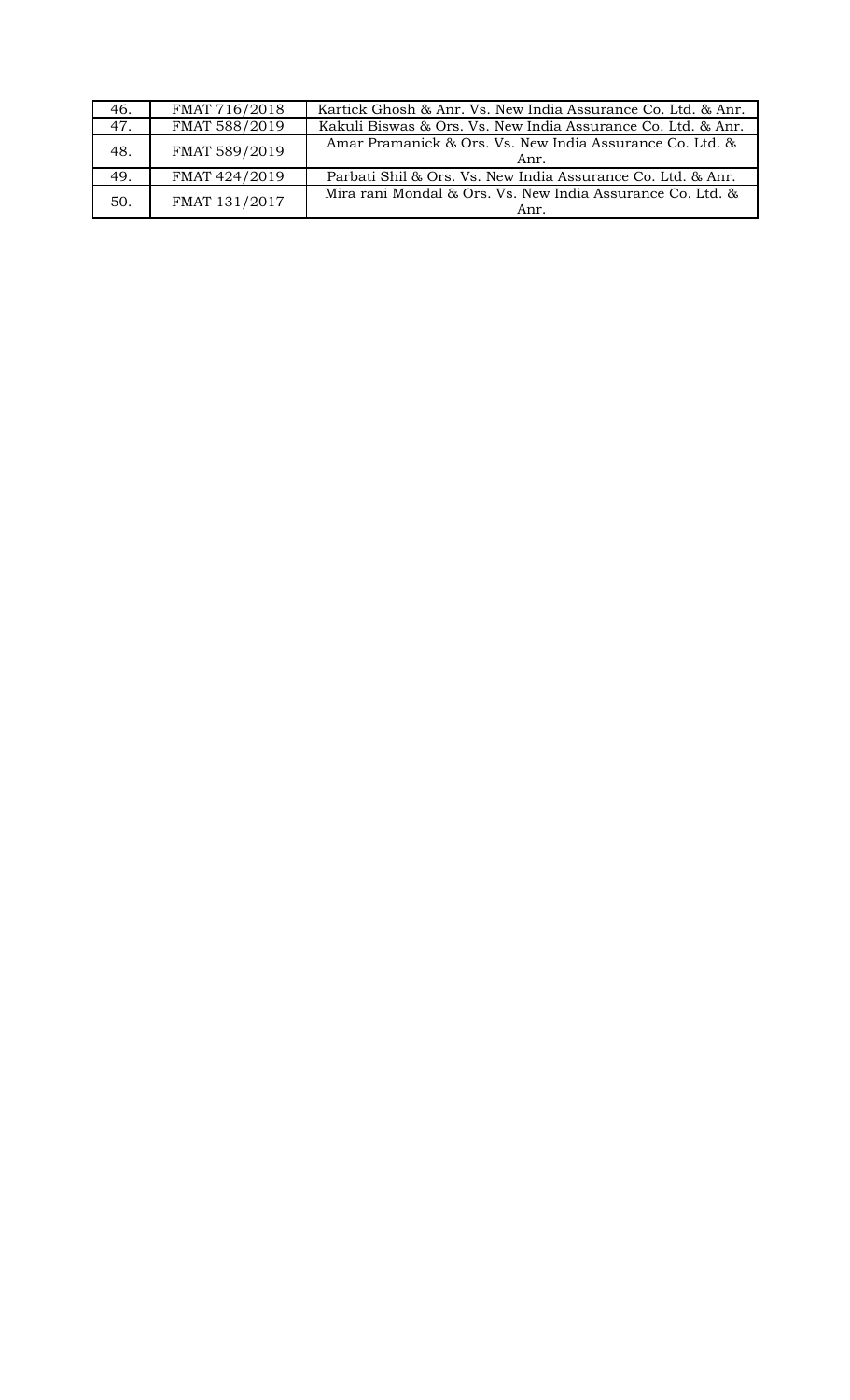# **12th DECEMBER, 2020**

#### **FROM: 11 A.M TO 2 P.M AND 3 P.M TO 4 P.M**

### **BENCH VI**

### **The Hon'ble Justice Saugata Bhattacharyya**

### **Sri Biswabrata Basu Mallick, Learned Advocate**

| Sl. No | Case No.       | <b>Party Name</b>                                                    |
|--------|----------------|----------------------------------------------------------------------|
|        | FMAT 1282/2019 | Tapas Sadhukhan & Ors. Vs. New India Assurance Co. Ltd. &            |
| 1.     |                | Anr.                                                                 |
| 2.     | FMAT 56/2017   | Akher Mondal & Anr. Vs. New India Assurance Co. Ltd. & Anr.          |
| 3.     | FMAT 1194/2013 | Tarak Ghosh & Ors. Vs. New India Assurance Co. Ltd. & Anr.           |
| 4.     | FMAT 520/2016  | Basanti Paul & Anr. Vs. New India Assurance Co. Ltd. & Anr.          |
| 5.     | FMAT 513/2016  | Krishna Bagchi & Anr. Vs. New India Assurance Co. Ltd. & Anr.        |
| 6.     | FMAT 658/2016  | Swastika Mondal Vs. New India Assurance Co. Ltd. & Anr.              |
| 7.     | FMAT 1360/2017 | Jhulan Ghosh & Ors. Vs. New India Assurance Co. Ltd. & Anr.          |
| 8.     | FMAT 262/2017  | Pradip Sarkar Vs. New India Assurance Co. Ltd. & Anr.                |
| 9.     | FMAT 263/2017  | Monotosh Ghosh Vs. New India Assurance Co. Ltd. & Anr.               |
| 10.    | FMAT 1258/2018 | Ranjit Ghosh & Ors. Vs. New India Assurance Co. Ltd. & Anr.          |
| 11.    | FMAT 239/2015  | Dipankar Ghosh Vs. New India Assurance Co. Ltd. & Anr.               |
| 12.    | FMAT 1850/2009 | Alpana Roy & Ors. Vs. New India Assurance Co. Ltd. & Anr.            |
| 13.    | FMAT 741/2016  | Narayan Modak Vs. New India Assurance Co. Ltd. & Anr.                |
| 14.    | FMAT 629/2014  | Ahia Hossain & Ors. Vs. New India Assurance Co. Ltd. & Anr.          |
| 15.    | FMAT 236/2018  | Deborati Tikadar & Ors. Vs. New India Assurance Co. Ltd. &           |
|        |                | Anr.                                                                 |
| 16.    | FMAT 37/2017   | Sohagi Ghosh Vs. New India Assurance Co. Ltd. & Anr.                 |
| 17.    | FMA 144/2013   | The New India Assurance Co. Ltd. Vs. Swapna Acharya & Ors.           |
| 18.    | FMA 532/2011   | New India Assurance Co. Ltd. Vs. Nazma Bibi & Ors.                   |
| 19.    | FMA 353/2010   | New India Assurance Co. Ltd. Vs. Fullehar Bibi & Ors.                |
| 20.    | FMA 269/2012   | Radha Mukherjee & Ors. Vs. New India Assurance Co. Ltd. &            |
|        |                | Anr.                                                                 |
| 21.    | FMA 3736/2016  | Sujata Bhunia(nee Dey) & Ors. Vs. New India Assurance Co.            |
|        |                | Ltd. & Anr.                                                          |
| 22.    | FMA 927/2012   | Shankar Prasad Ghsoh & Sankar Ghosh Vs. New India                    |
|        |                | Assurance Co. Ltd. & Anr.                                            |
| 23.    | FMAT 1107/2012 | Manju Biswas & Ors. Vs. New India Assurance Co. Ltd. & Anr.          |
| 24.    | FMAT 558/2015  | Tapasi Barik & Ors. Vs. The New India Assurance Co. Ltd. &           |
|        | FMAT 900/2015  | Anr.<br>Smt. P Manjula & Anr. Vs. The New India Assurance Co. Ltd. & |
| 25.    |                |                                                                      |
|        | FMAT 341/2008  | Anr.<br>Anju Sutradhar & Ors. Vs. The New India Assurance Co. Ltd. & |
| 26.    |                | Anr.                                                                 |
|        | FMAT 952/2013  | Trishna Guha & Ors. Vs. The New India Assurance Co. Ltd. &           |
| 27.    |                | Ors.                                                                 |
|        | FMAT 781/2013  | Smt. Sova Devi @ Sova Devi Shaw & Ors. Vs. The New India             |
| 28.    |                | Assurance Co. Ltd. & Anr.                                            |
| 29.    | FMA 766/2015   | The New India Assurance Co. Ltd. Vs. Sankar Mondal & Ors.            |
| 30.    | FMAT 284/2019  | The New India Assurance Co. Ltd. Vs. Bappa Samanta & Anr.            |
| 31.    | FMA 479/2007   | Lakhu Mejhain Vs. New India Assurance Co. Ltd.                       |
| 32.    | FMA 373/2011   | New India Assurance Co. Ltd. Vs. Sikha Ghorai & Ors.                 |
| 33.    | FMA 402/2010   | Nilu Karmakar & Anr. Vs. New India Assurance Co. Ltd.                |
| 34.    | FMA 636/2010   | Babu Ram Pradhan & Ors. Vs. New India Assurance Co. Ltd.             |
| 35.    | FMAT 20/2020   | Rinku Ghosh Vs. New India Assurance Co. Ltd.                         |
| 36.    | FMAT 1575/2012 | Ava Rani Karmakar Vs. New India Assurance Co. Ltd.                   |
| 37.    | FMAT 527/2017  | Sumitra Roy Vs. New India Assurance Co. Ltd.                         |
|        | FMA 755/2018   | Krishna Kumari Patra & Ors. Vs. New India Assurance Co. Ltd.         |
| 38.    |                | & Anr.                                                               |
| 39.    | FMAT 1031/2014 | Iyasin Sekh Vs. New India Assurance                                  |